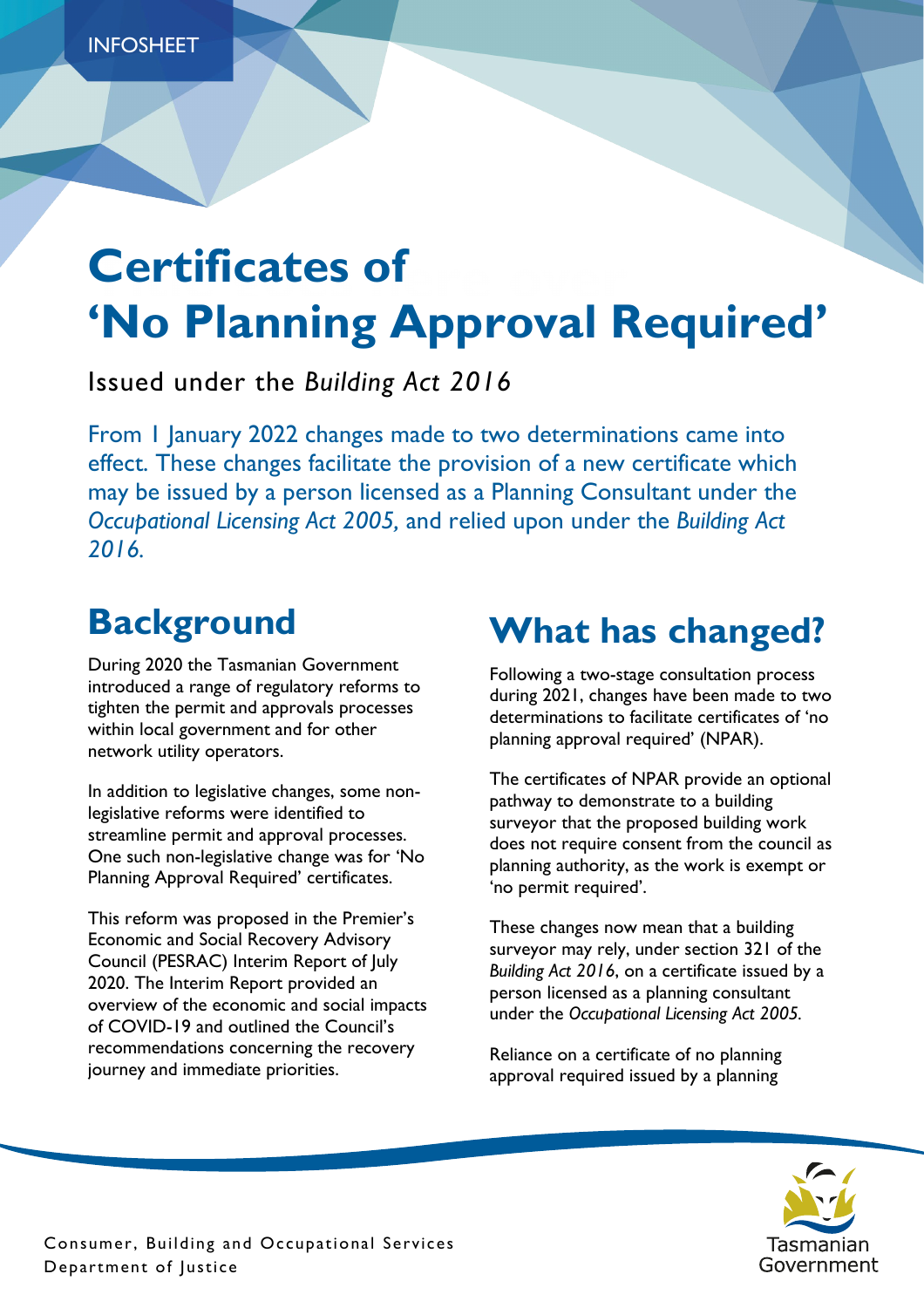consultant satisfies an obligation on the building surveyor to take into account other permits and consents required, as set out at sections 98(1)(e) and 132(1)(c) of the *Building Act 2016.* 

The certificate issued by a planning consultant must be in the approved form, which is the Certificate of Qualified Person – Assessable Item [\(Form 55\)](https://www.cbos.tas.gov.au/topics/resources-tools/builders-trades).

The purpose of NPAR certificates is solely for the benefit of the processes set out in the *Building Act 2016* and does not remove any obligation or duty on any person under the *Land Use Planning and Approvals Act 1993.* 

### *Building Services Work Determination*

The [Occupational Licensing \(Building Services](https://www.cbos.tas.gov.au/topics/resources-tools/builders-trades)  [Work\) Determination](https://www.cbos.tas.gov.au/topics/resources-tools/builders-trades) is the document which, under the *Occupational Licensing Act 2005,* establishes the requirements for the licensing of building services providers.

This includes the minimum qualifications, experience and insurance that each prospective licence holder must attain prior to being granted a licence.

This Determination has been amended to include a new class of building services provider: a Planning Consultant.

### *Certificates by Qualified Persons Determination*

The [Director's Determination –](https://www.cbos.tas.gov.au/topics/resources-tools/builders-trades) Certificates [by Qualified Persons for an Assessable Item](https://www.cbos.tas.gov.au/topics/resources-tools/builders-trades) is the document which sets out the required expertise and qualifications of people who may provide a certificate for an assessable item under section 321 of the *Building Act 2016.* 

This Determination has been amended to include a NPAR certificate type, issued by a planning consultant who is licensed as a building services provider.

## **Frequently Asked Questions**

Below are some of the frequently asked questions relating to certificates for NPAR.

#### **Q. Isn't this change increasing cost and red tape for homeowners and developers?**

A. These amendments do not provide for any mandatory obligation on homeowners or developers. The certificate of NPAR is an optional alternative pathway that may provide a more timely assessment and certification that the work doesn't require approval from the council as planning authority.

Owners may still seek this service from the relevant council if they would rather do so.

#### **Q. Can councils continue to provide this service?**

A. Yes. Councils may continue to provide this service without any change to current arrangements.

#### **Q. Will the council need to hold a licence to issue a statement confirming NPAR for the building surveyor to rely on?**

A. No, the council as planning authority continues to perform its functions unchanged. This includes the provision of advice relating to proposed development which does not require planning approval.

#### **Q. What happens if the licensed planning consultant gets it wrong?**

A. If a planning consultant provides a NPAR certificate which wrongly states that the work does not require planning consent, the relevant council, as planning authority, is to carry out enforcement activities as is normally the case.